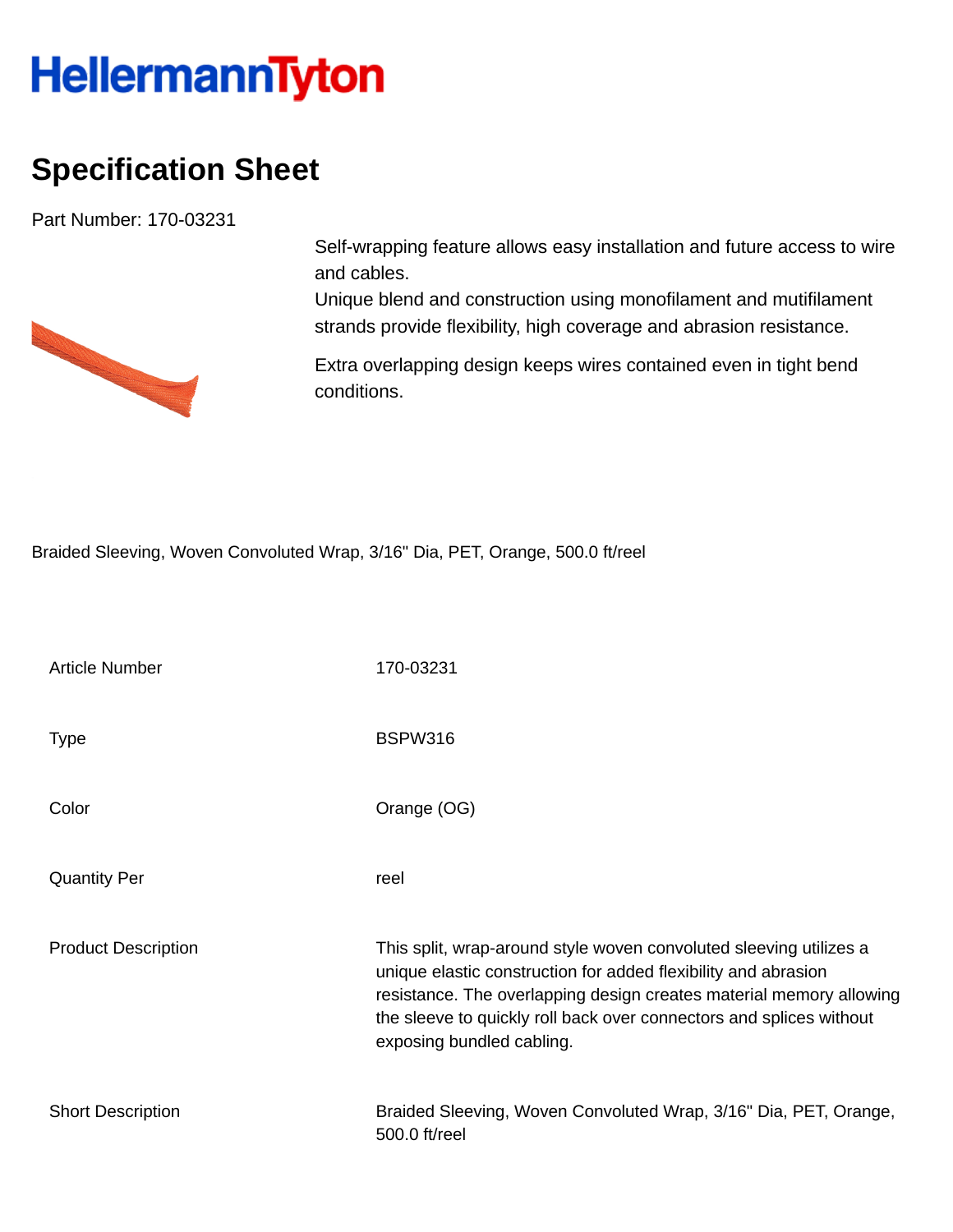| Length L (Imperial)                   | 500.0 |
|---------------------------------------|-------|
| Length L (Metric)                     | 152.4 |
| <b>Bundle Diameter Min (Imperial)</b> | 0.098 |
| <b>Bundle Diameter Min (Metric)</b>   | 2.5   |
| <b>Bundle Diameter Max (Imperial)</b> | 0.19  |
| <b>Bundle Diameter Max (Metric)</b>   | 4.7   |
| Diameter D (Imperial)                 | 0.188 |
| Diameter D (Metric)                   | 5.0   |
| Nominal Diameter (Imperial)           | 0.197 |
| Nominal Diameter (Metric)             | 5.0   |
| Wall Thickness WT (Imperial)          | 0.027 |
| Wall Thickness WT (Metric)            | 0.7   |